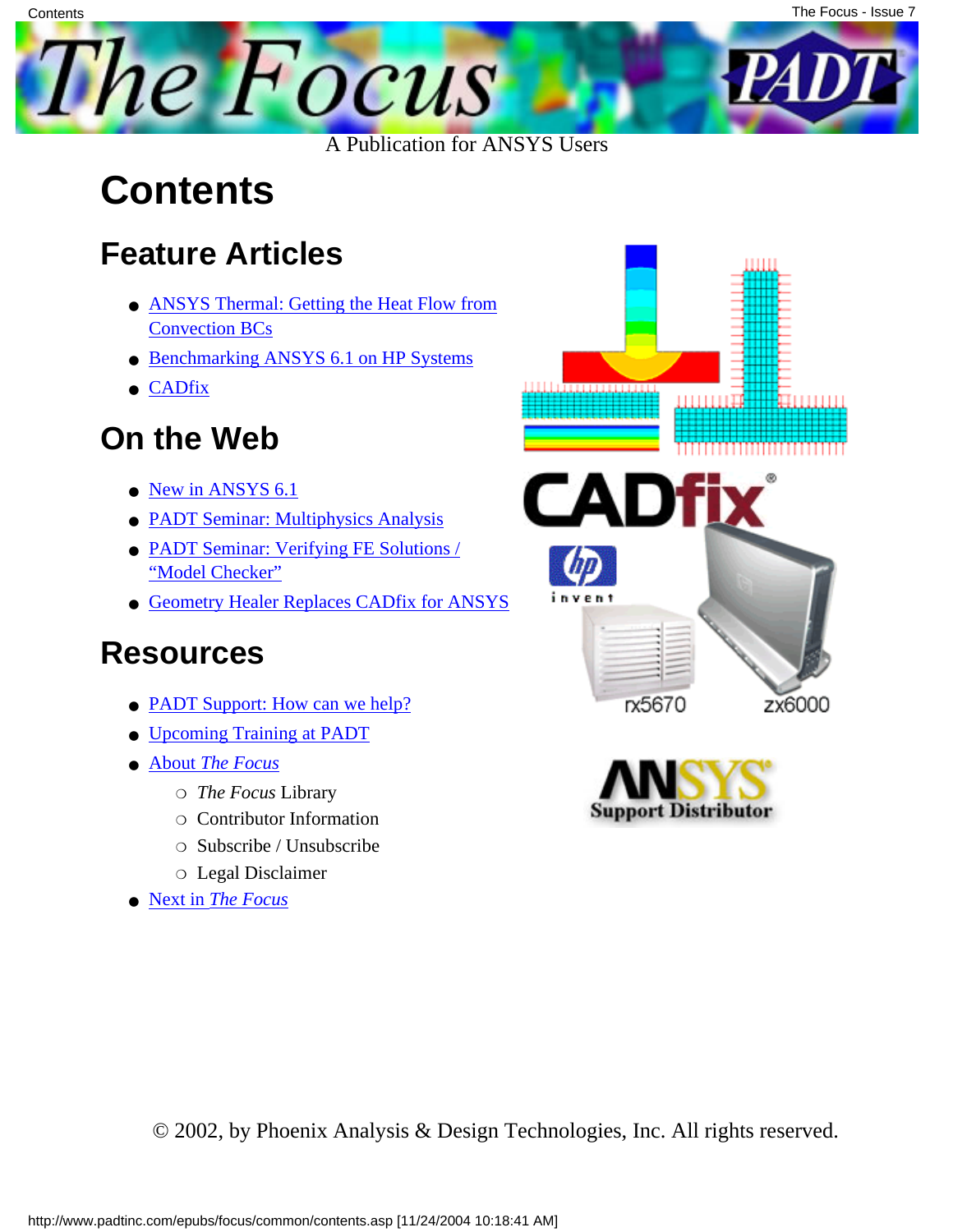<span id="page-1-0"></span>

## **ANSYS Thermal Getting the Heat Flow from Convection BCs**

by [J. Luis Rosales,](mailto:luis.rosales@padtinc.com) Thermal and Fluid Analyst

The purpose of this article is to show users how to extract the heat flow entering or leaving a model on the boundaries of a domain where convection has been applied. This information can be very important because it may be necessary to know if the model is conserving energy. Currently, immediate heat flow information can be obtained from boundaries where a temperature DOF has been specified using the reaction solution but this is not available for convection boundaries. This article will present a simple macro that will quickly give heat flow information for convection boundaries. This macro follows the same procedure used in the element table to extract the heat flow, but it is much easier especially for users who are not familiar with the element table. Two very simple example problems will be used to illustrate the use of the macro. The first example will have both a temperature and a convection boundary condition and the second will have only convection boundaries.

#### **Example Problem 1: Temperature and Convection on a Block**

A schematic of the meshed problem domain is shown in Figure 1 below. The arrows along the upper surface depict the convection boundary condition, and the small arrows along the lower boundary surface depict the temperature boundary condition. A temperature of 100°C was imposed along the bottom while a convection film coefficient of 10 W/m-K and a bulk temperature of 20°C were used to simulate natural convection along the top boundary.



Figure 1. Schematic of the first example problem and the applied boundary conditions.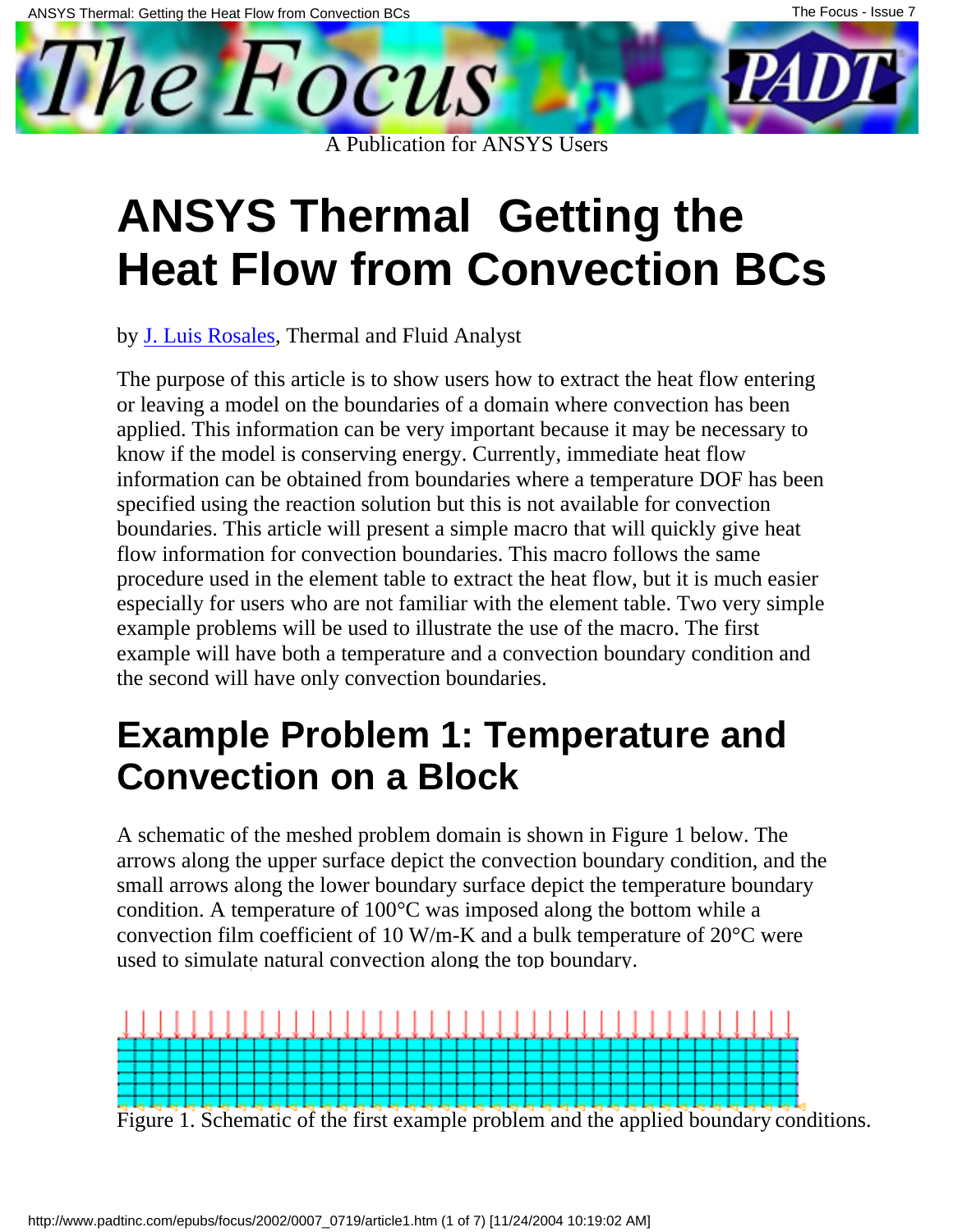The *Focus* 

A Publication for ANSYS Users

The thermal conductivity of aluminum was used for the material to perform a steady-state analysis. The resulting temperature contours are shown in Figure 2 below.

Figure 2. Temperature contours from the thermal analysis.

Since no boundary conditions were applied to the side surfaces, ANSYS/Thermal assumes they are adiabatic (no heat flow across boundary) by default. The temperature distribution varies very little since aluminum is a good conductor. The first step in examining the energy balance is to check the heat flow across the constant temperature boundary condition using the reaction solution. The reaction solution can be found under the following menu: General Postproc / List Results / Reaction Solu. Clicking OK in the small window with the Heat Flow selected will give a heat flow value of 1195.5 W. It is important to note that the reaction solution is only performed on nodes that are constrained by a temperature DOF. Therefore, the reaction solution cannot be used when there are no temperature constraints. Also, if more than one boundary is constrained by a temperature, the user can isolate the nodes on each boundary to determine the heat flow across that boundary. The next step is to determine the heat flow across the convection boundary surfaces. The heat flow can be extracted from the convection surface using the very simple macro shown below in Figure 3.

```
! MACRO THAT USES THE ELEMENT TABLE TO GET THE HEAT FLOW
! ACROSS A BOUNDARY WHERE CONVECTION HAS BEEN APPLIED.
ETABLE,, NMISC, 5
               ! BOTTOM SURFACE
ETABLE,, NMISC, 11
               ! RIGHT SURFACE
ETABLE,, NMISC, 17
               ! TOP SURFACE
ETABLE, , NMISC, 23 : LEFT SURFACE
\overline{\phantom{a}}SSUM
```
Figure 3. Macro for the extraction of convection heat flow.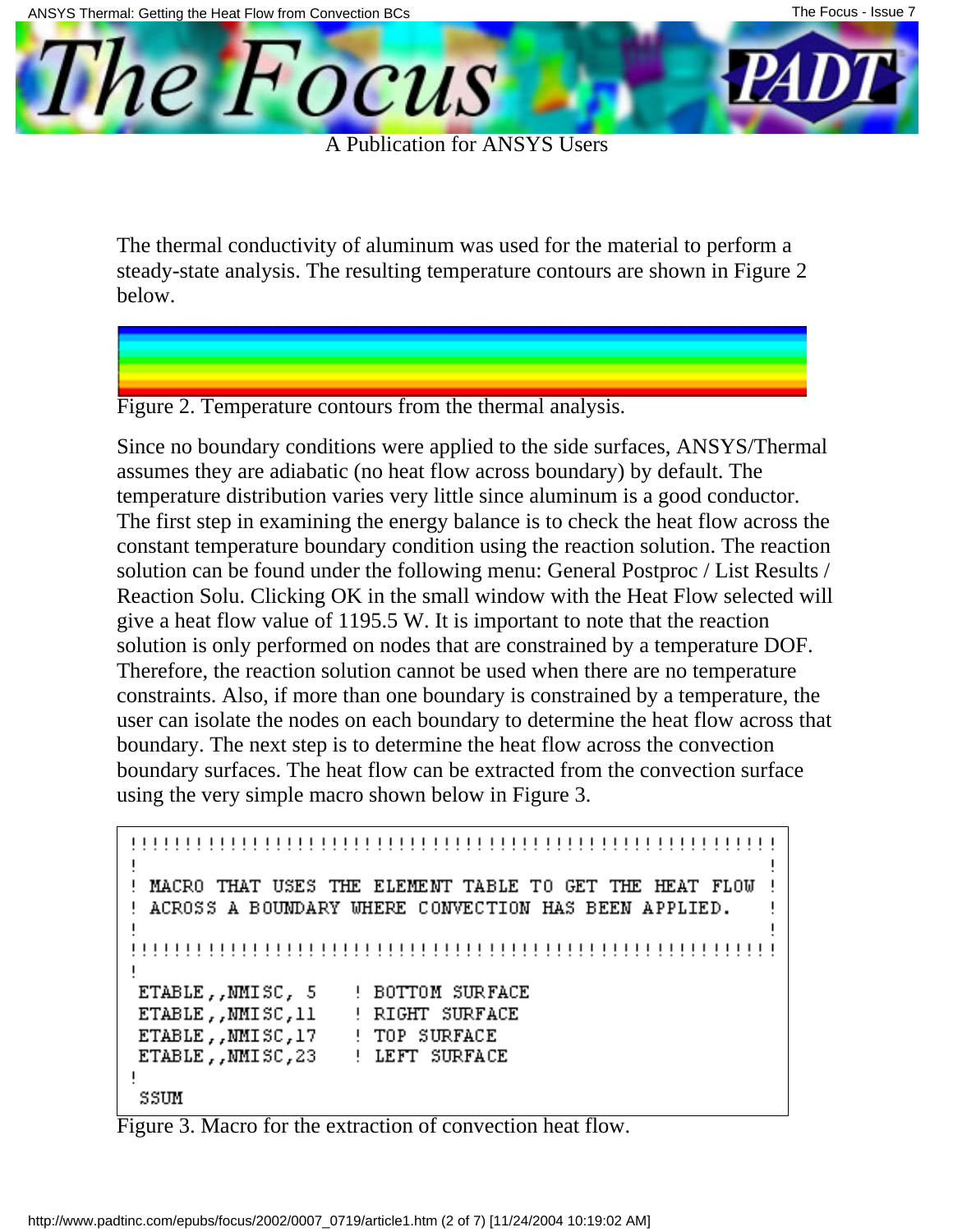

A Publication for ANSYS Users

Note that the NMISC value of 5 is used to obtain the convection heat flow from the bottom surface for a Plane 55 element. Similarly, a value of 11, 17, and 23 is used to extract the heat flow value for the right, top and left surfaces, respectively. When the macro from Figure 3 is read into ANSYS, the following lines of text will be written to the black output window.

| Table Label        | Total   |
|--------------------|---------|
| NMIS5              | 0.00000 |
| NMIS <sub>11</sub> | 0.00000 |
| NMIS <sub>17</sub> | 1195.53 |
| NMIS <sub>23</sub> | 0.00000 |

Notice that the only label that contains a heat flow value is NMIS17 because a convection boundary condition was only applied along the upper surface. The value given by the macro using element table commands is 1195.53 W, which is the value we obtained from the reaction solution on the temperature nodes. Since energy enters through the temperature nodes and exits by convection, the model clearly is conserving energy.

#### **Example Problem 2: Convection on a Fin**

A schematic of the meshed fin problem is shown in Figure 4. The model corresponds to a small segment of the upper wall of a long channel with fins. In this model, a convection boundary condition is applied along the lower surface of the channel wall to simulate the flow of hot gas. The gas temperature is set to 150°C with a convection coefficient of 50 W/m-K. Longitudinal conduction is assumed negligible; therefore, the two side surfaces are left as adiabatic. The two upper wall surfaces and the three fin areas have a convection coefficient of 45 W/m-K and the external bulk fluid temperature is set to 20°C.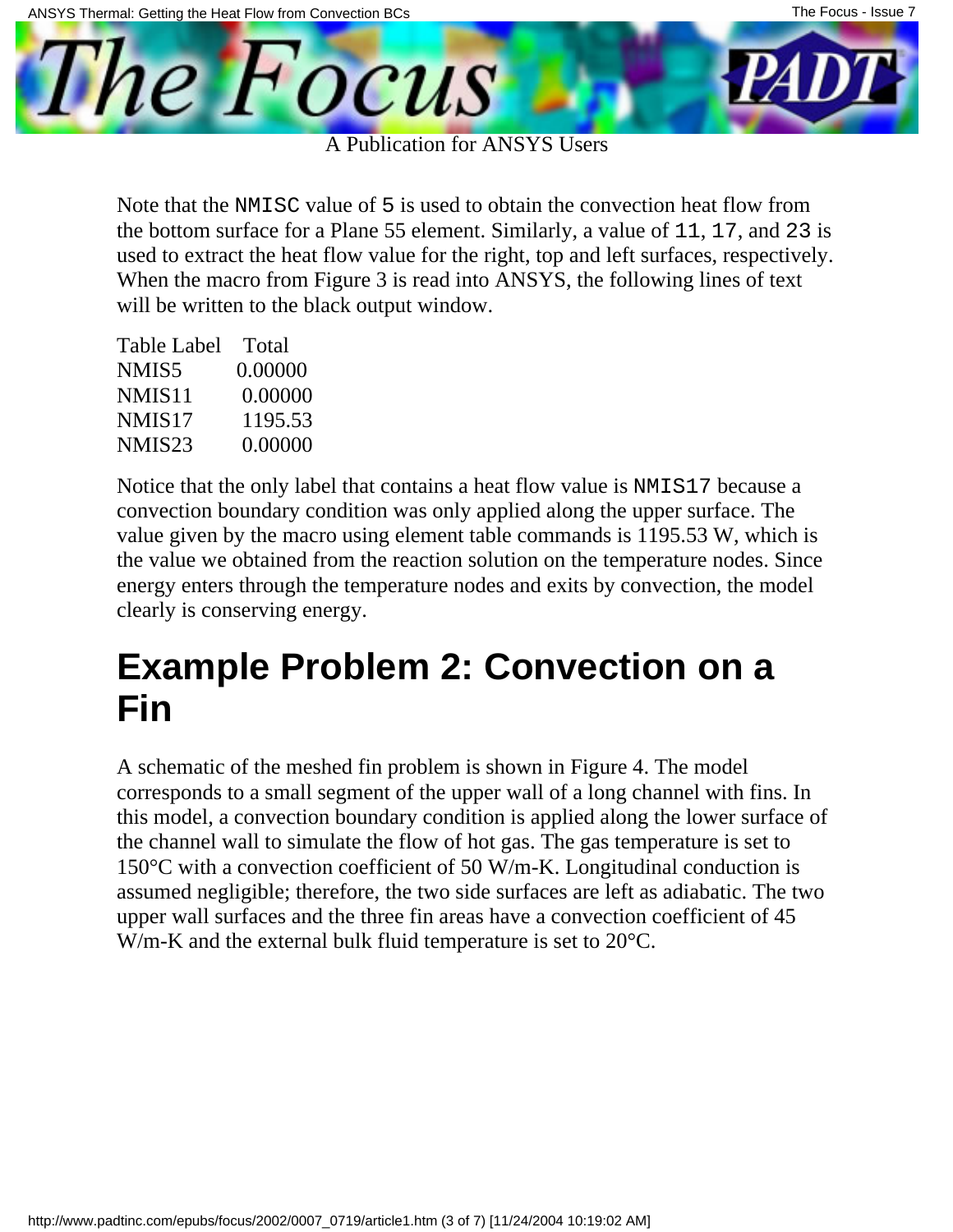

A Publication for ANSYS Users



Figure 4. Schematic of the second example problem.

The thermal conductivity for aluminum is again used for the wall material property. The energy entering through the lower surface will conduct through the wall and the fin and leave the model through convection into the cool air. The temperature contours obtained from the thermal analysis is shown in Figure 5. The presence of the fin on the wall helps reduce the temperature at the fin base because of the added fin area exposed to the cool air. Unfortunately, this model has no temperature boundaries and thus, the reaction solution cannot be used to quickly extract the heat flow at those boundaries. Again, the simple macro shown in Figure 3 can be used to determine the heat flow through the boundaries of the model.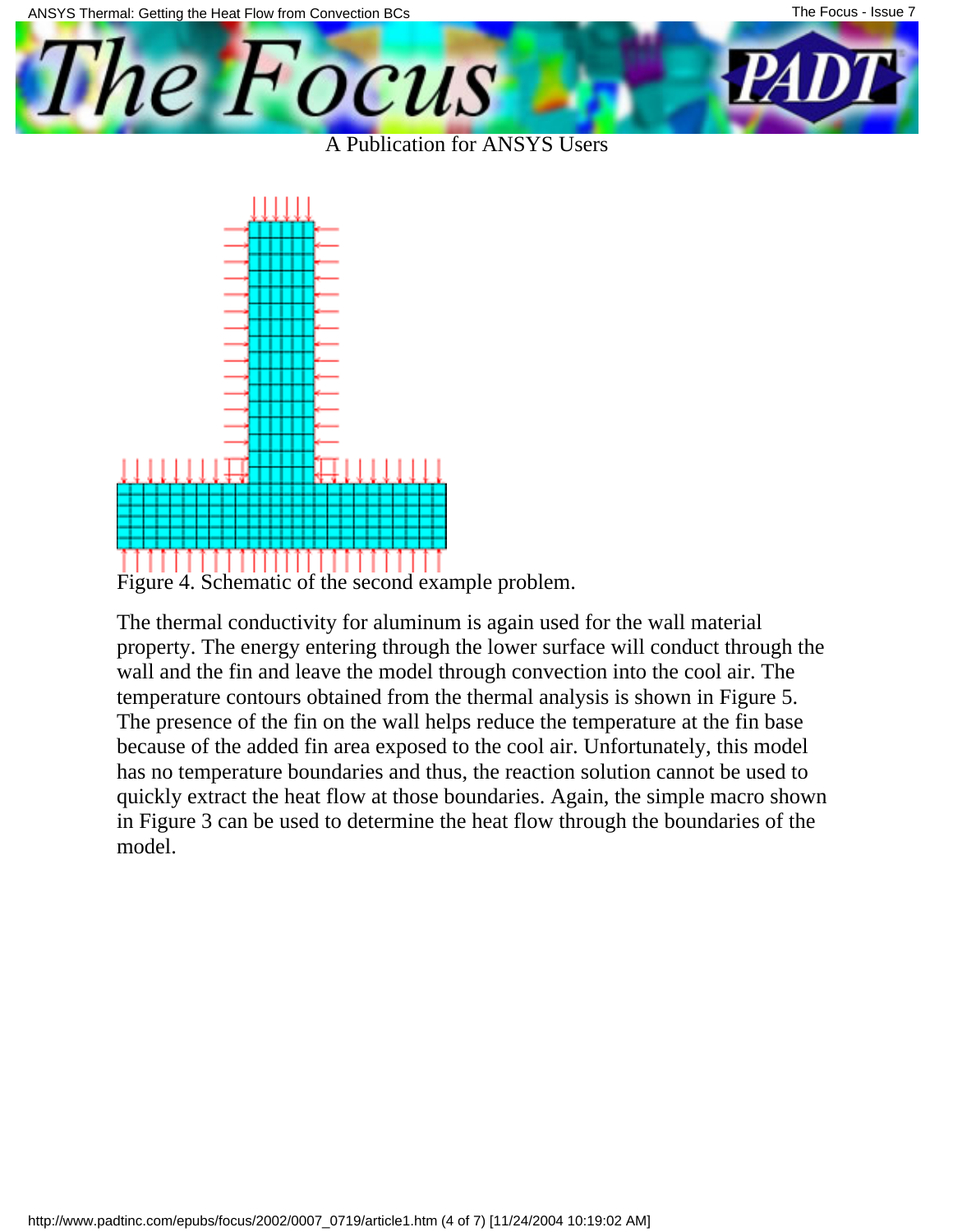

A Publication for ANSYS Users



Figure 5. Temperature contours along the fin geometry.

The heat flow values are easily obtained by reading the macro into ANSYS. Again, the following results will be written to the ANSYS Output Window.

| Table Label        | Total    |
|--------------------|----------|
| NMIS5              | -447.182 |
| NMIS <sub>11</sub> | 134.806  |
| NMIS <sub>17</sub> | 177.570  |
| NMIS <sub>23</sub> | 134.806  |

Revisiting the manual for a Plane 55 element shows that NMIS5 corresponds to the lower surface, NMIS11 to the left surface, NMIS17 to the top surface, and NMIS23 to the right surface region of corresponding element. In this analysis a total of 447.182 W are entering the model through the lower surface (from the hot gas). A value of 134.806 W is leaving through each of the left and right surfaces of the model and a value of 177.570 W are leaving through the top surfaces of the model. Therefore, we can see that energy is once again conserved. The value of the heat flow leaving from the left and right surfaces of the fin is given by NMIS11 and NMIS23, however, the value given by NMIS17 contains the heat flow from the top wall surfaces and the top fin surface. To determine the heat flow from the top fin surface, the elements at that location must be isolated.

The heat flow from the surfaces of these example problems was easily determined because the models are mapped meshed so the elements are arranged in an orderly fashion. When a model is free meshed with triangular elements, the orientation of the elements is no longer easily determined. However, the resulting heat flow can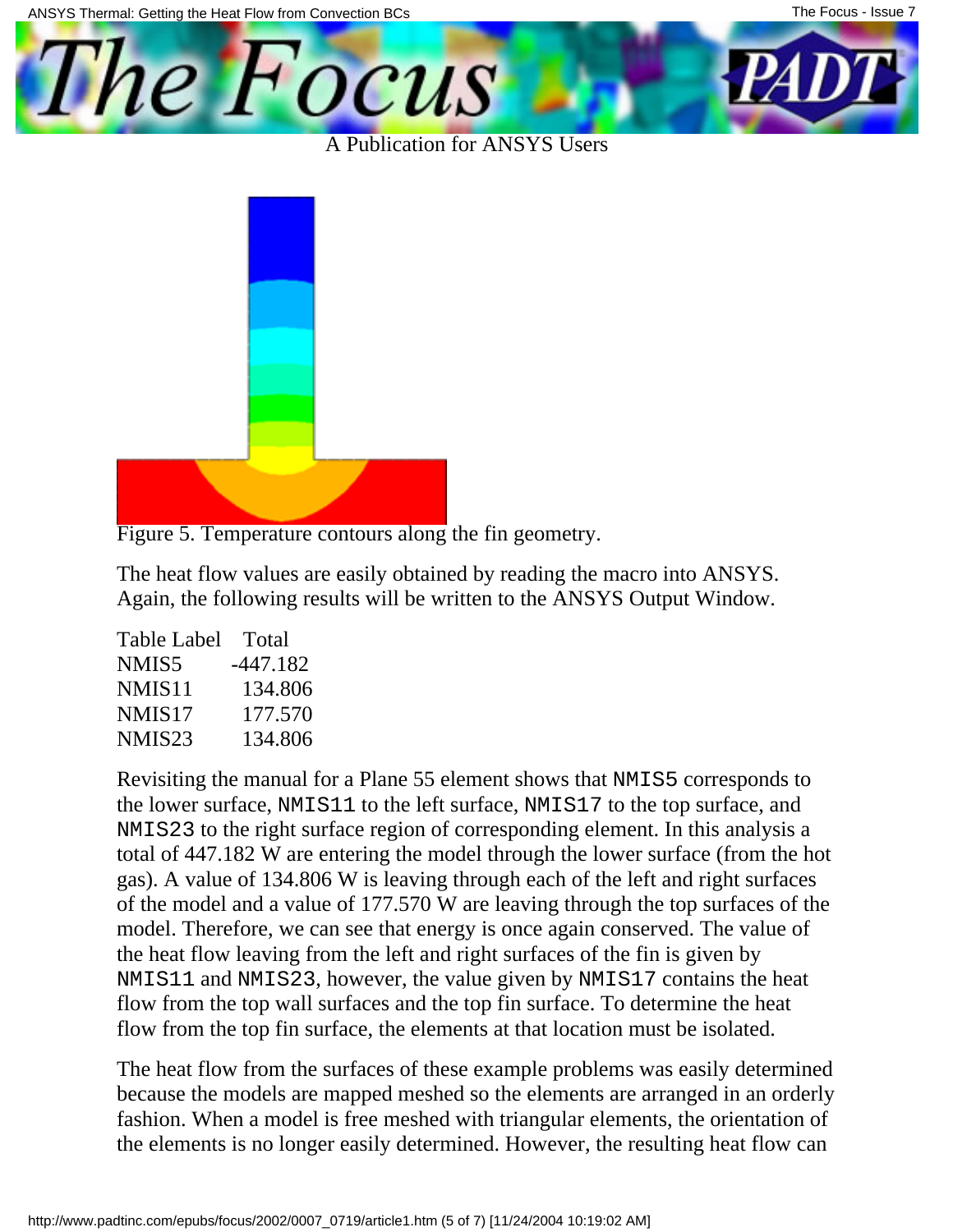

A Publication for ANSYS Users

still be extracted with some care. The previous example can be free meshed as shown in Figure 6 below.



Figure 6. Unstructured mesh for the second example problem.

The same boundary conditions are applied and the resulting temperature contours are exactly as shown in Figure 5. When the macro is read into ANSYS the heat flow results are balanced but they are not the same as before. In order to determine the heat flow through the surfaces of the model, the elements corresponding to the surface lines must be isolated. By isolating the hot gas boundary elements and the cool gas boundary elements individually, the macro gives the following results:

|                    |            |                    | Table Label Total (hot gas) Table Label Total (cool air) |
|--------------------|------------|--------------------|----------------------------------------------------------|
| NMIS5              | $-396.495$ | NMIS5              | 387.820                                                  |
| NMIS <sub>11</sub> | $-50.7105$ | NMIS <sub>11</sub> | 59.3856                                                  |
| NMIS <sub>17</sub> | 0.00000    | NMIS <sub>17</sub> | 0.00000                                                  |
| NMIS <sub>23</sub> | 0.00000    | NMIS <sub>23</sub> | 0.00000                                                  |

They both add up to 447.2056 W, which compares very well with the value of 447.182 W found for the structured model. Therefore, the macro can be used for any type of mesh.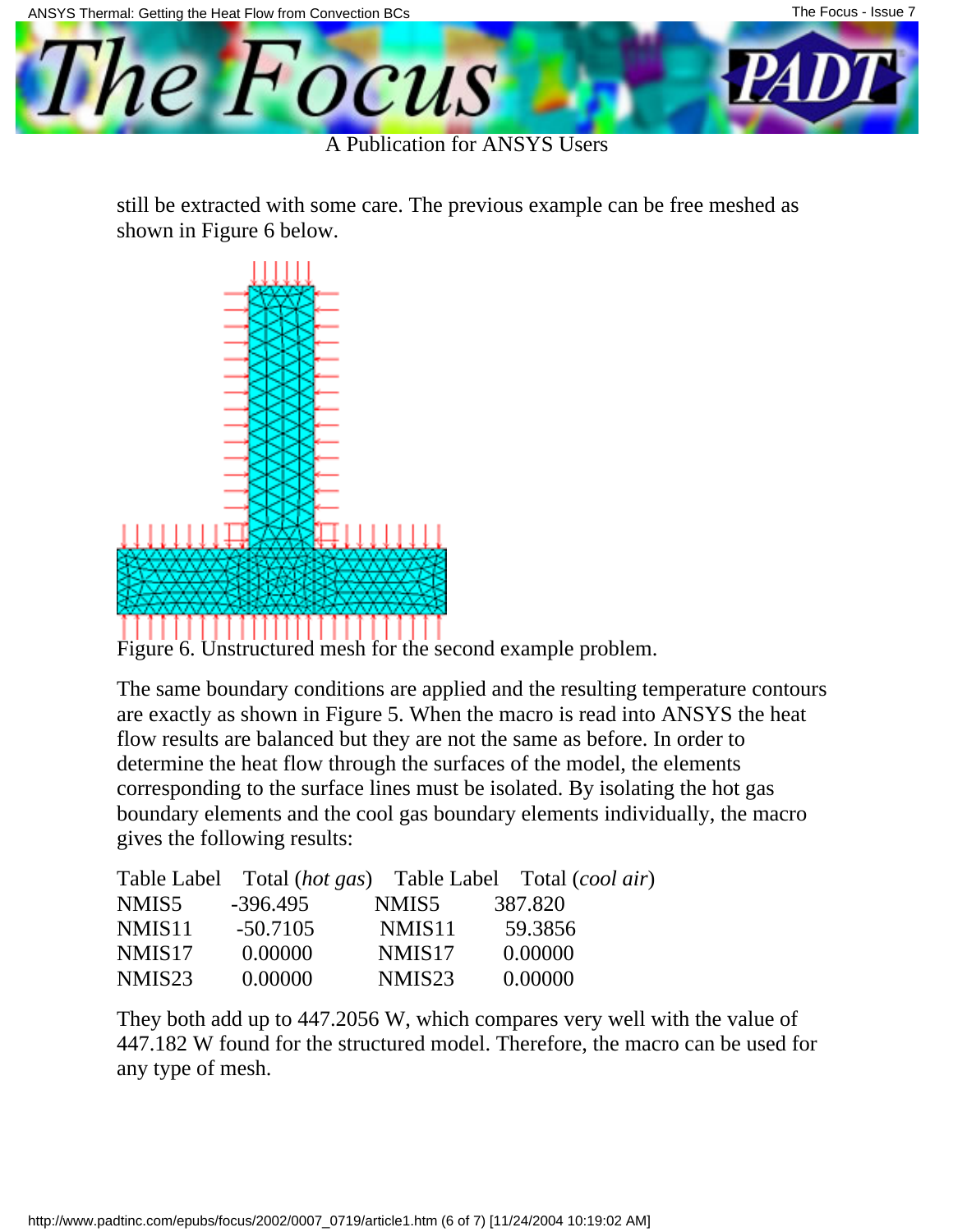

#### **Conclusion**

The two example problems illustrate the ease with which convection surface heat flows can be determined. If a temperature DOF is specified on a boundary, the reaction solution can quickly be used to determine the heat flow through those nodes. Although these macros were created for a 2D Plane 55 thermal elements, a user can easily build a similar macro for 3D Solid 70 thermal elements.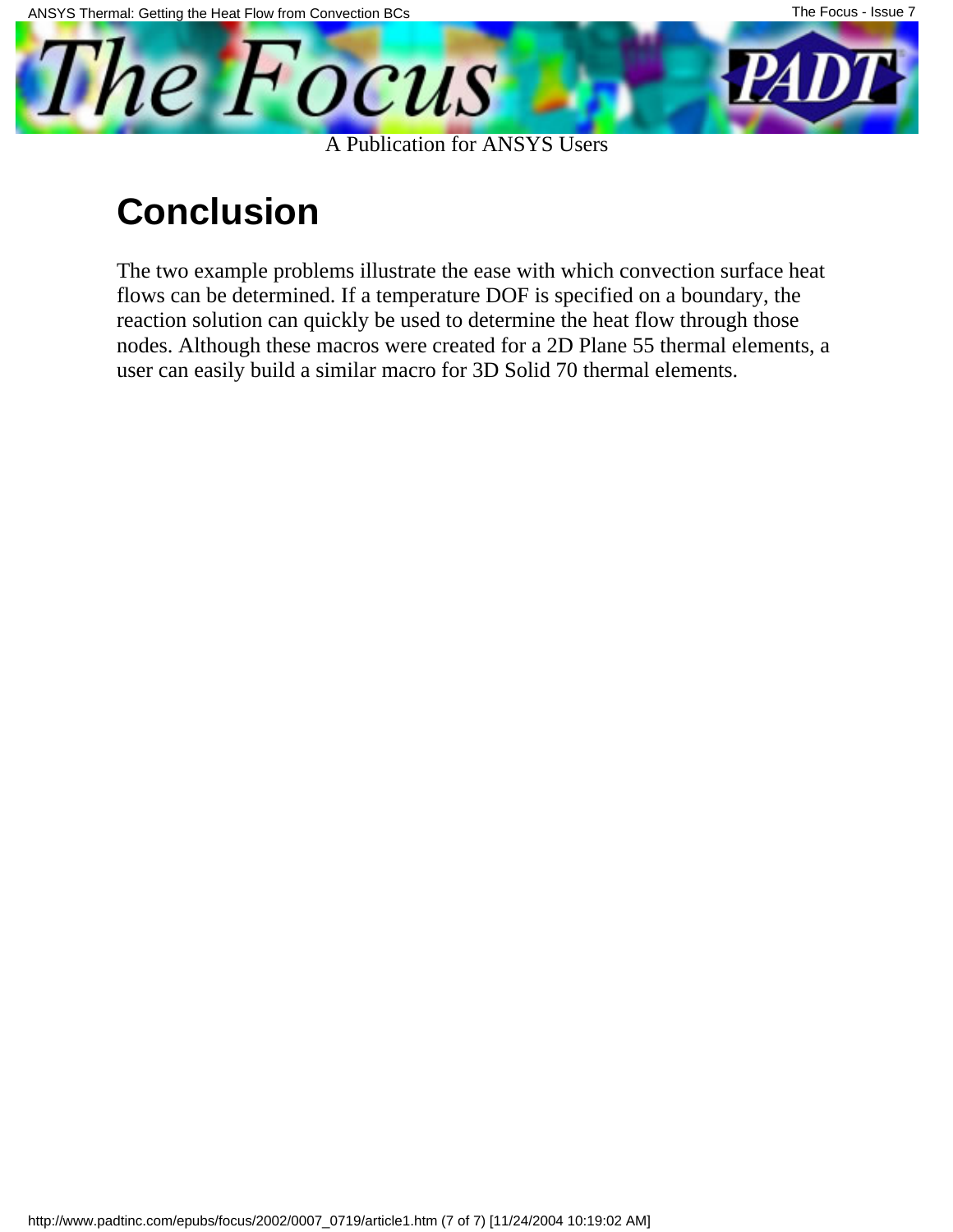<span id="page-8-0"></span>

### **Benchmarking ANSYS 6.1 on HP Systems**

by [Lee Fisher,](mailto:lee_fisher@hp.com) Hewlett-Packard

**Note:** The following Microsoft PowerPoint presentation may also be accessed directly [here](http://www.padtinc.com/epubs/focus/2002/0007_0719/imgs2/hpans02.ppt) (531 KB).

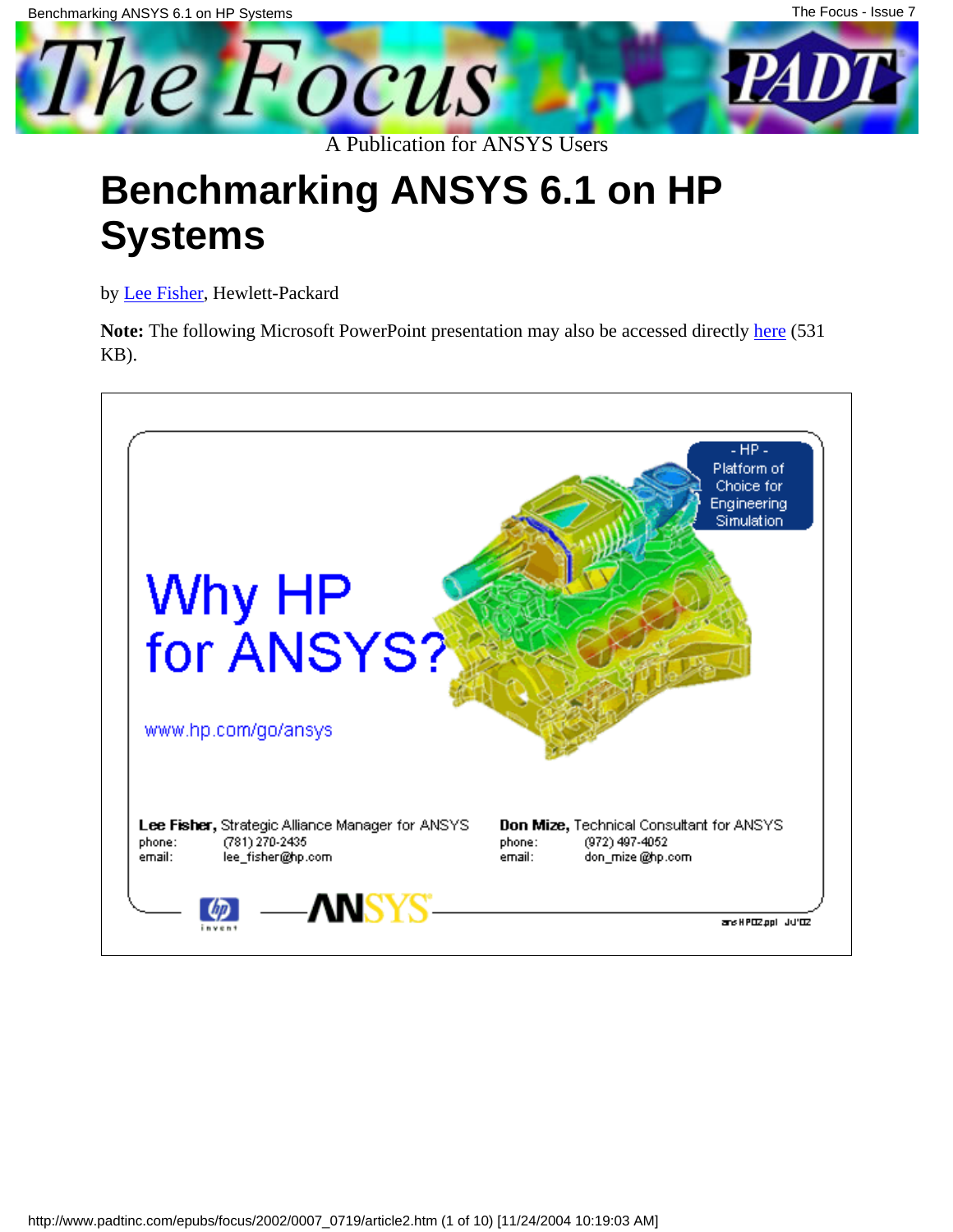

- new 800,000 d.o.f. benchmark model



ans H POZ ppl UU'OZ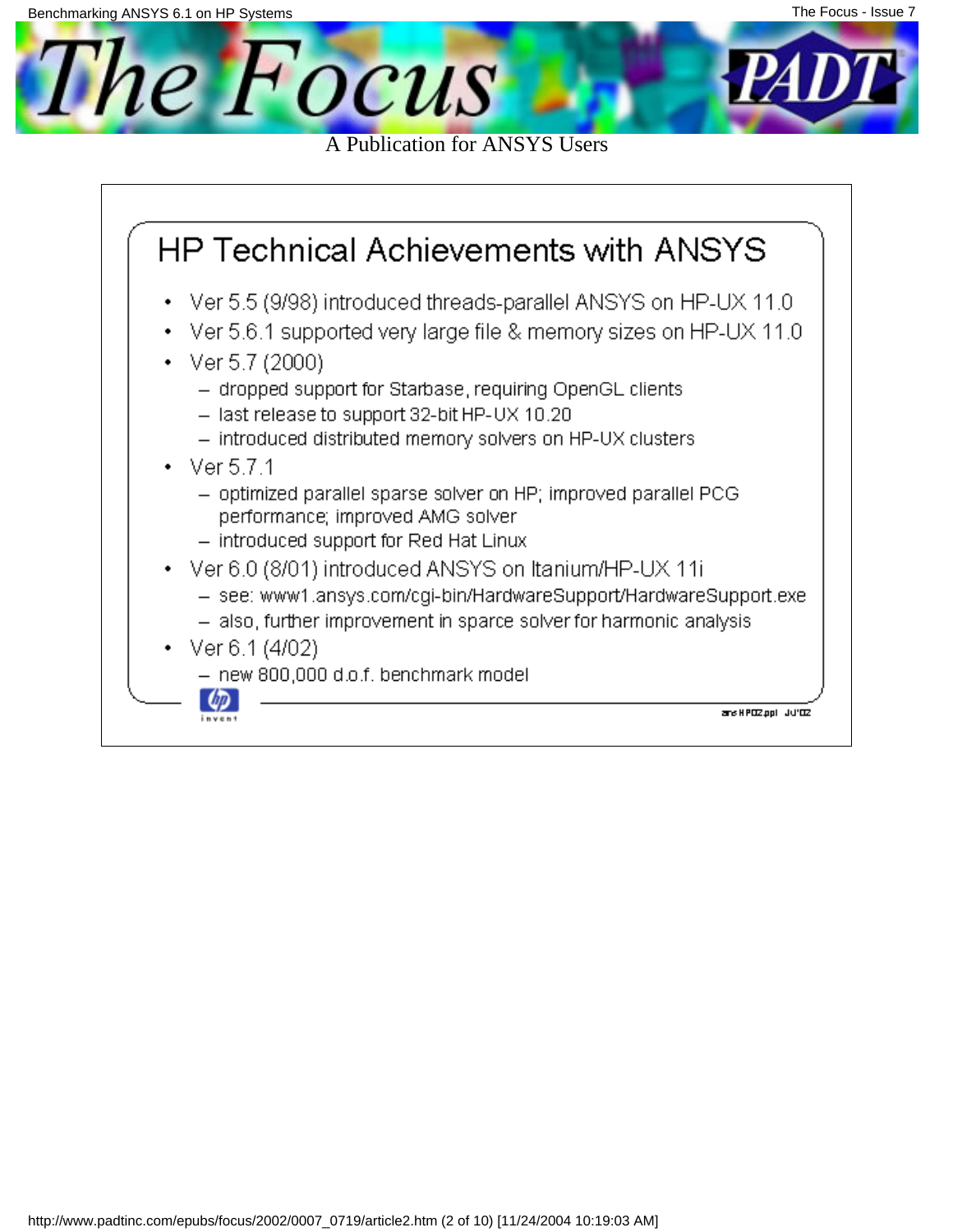

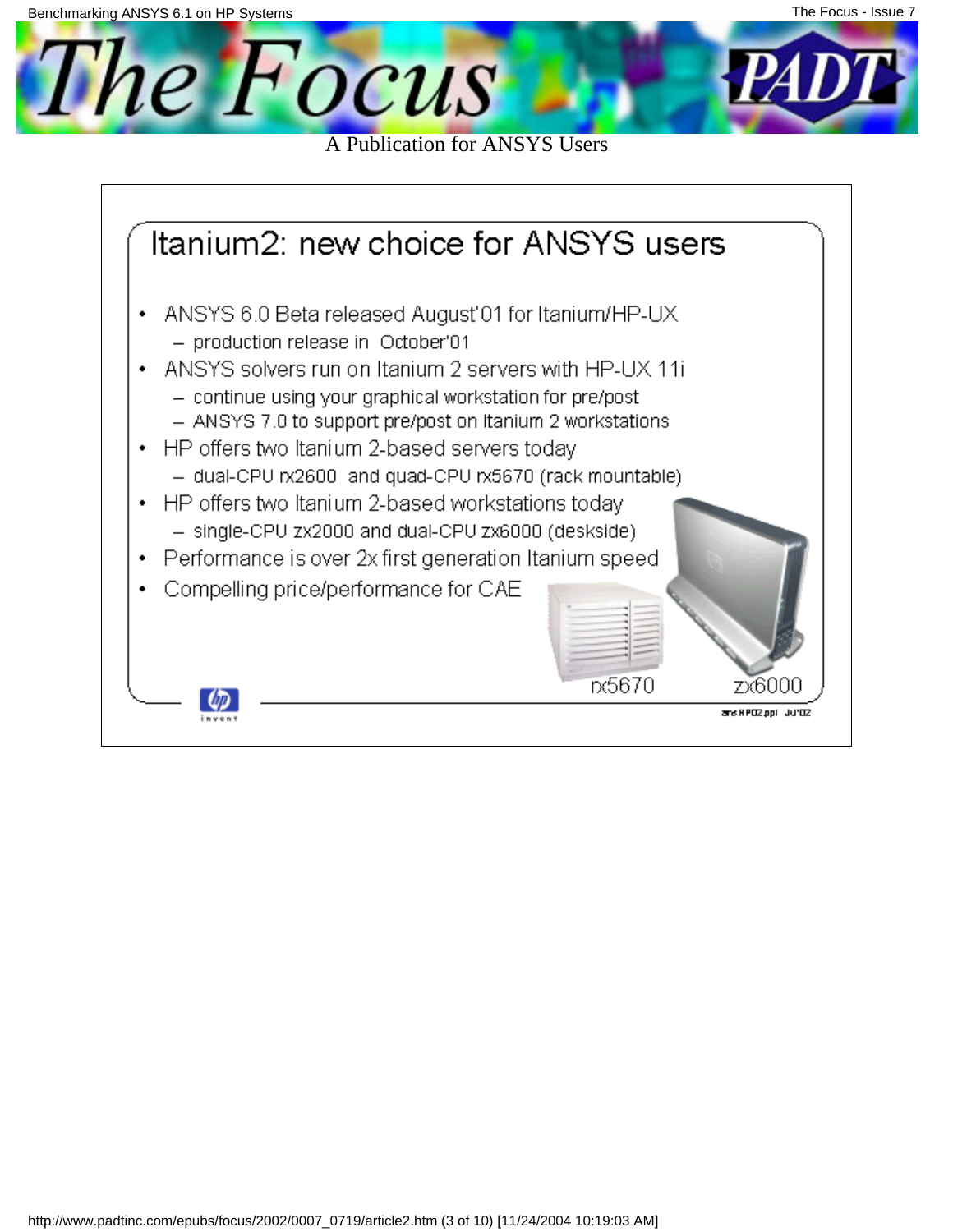The Focus A Publication for ANSYS Users

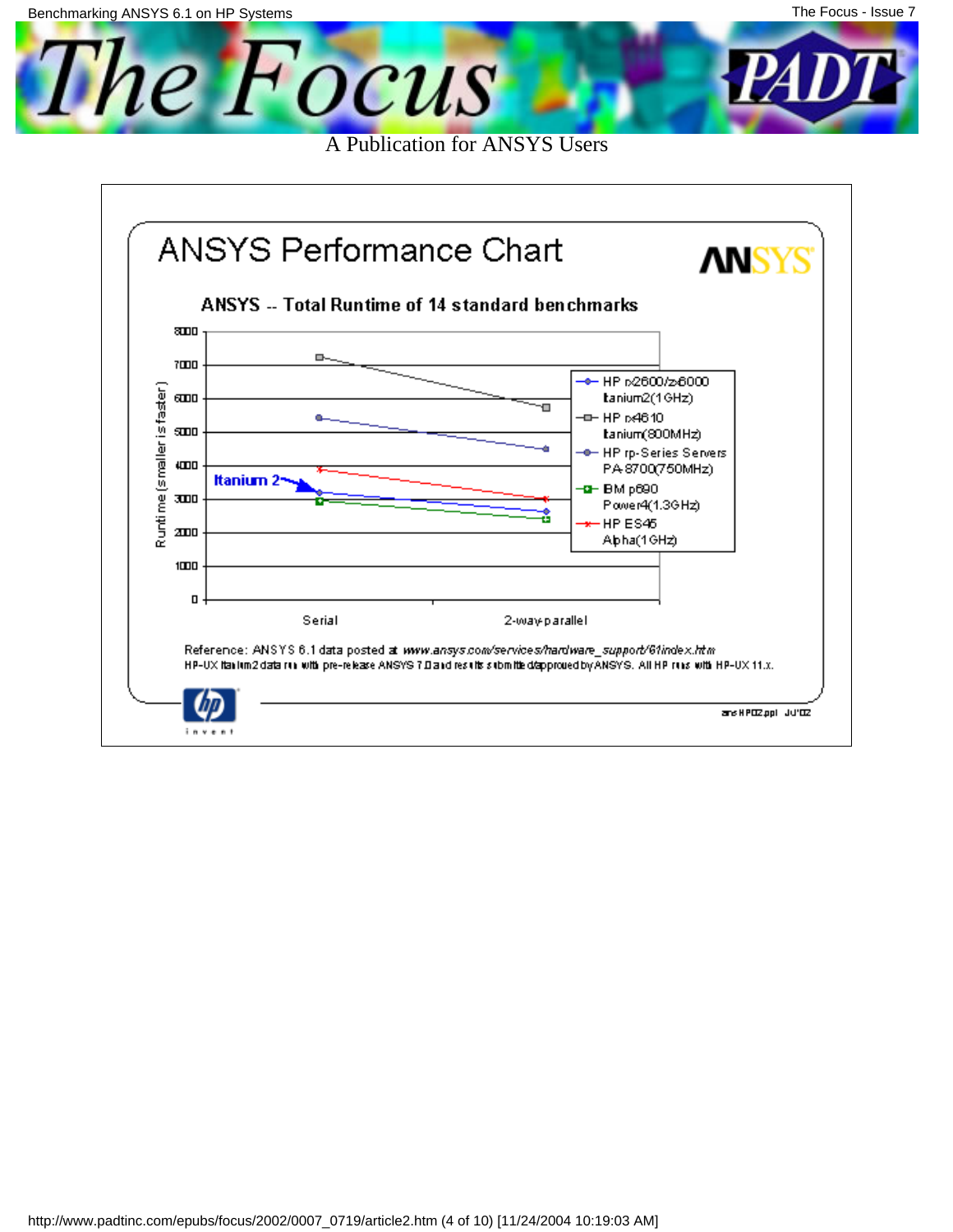The Focus

A Publication for ANSYS Users

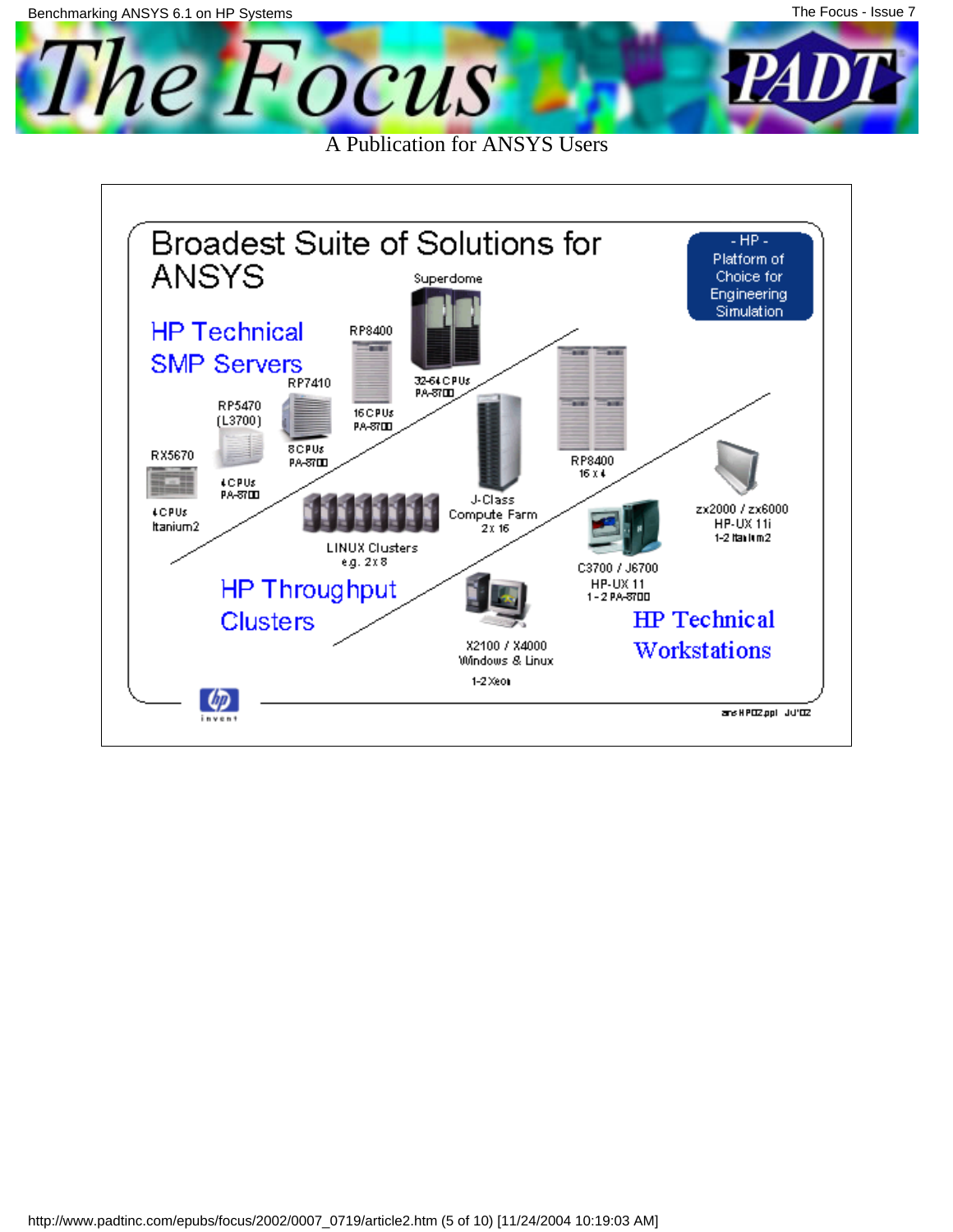The Focus A Publication for ANSYS Users

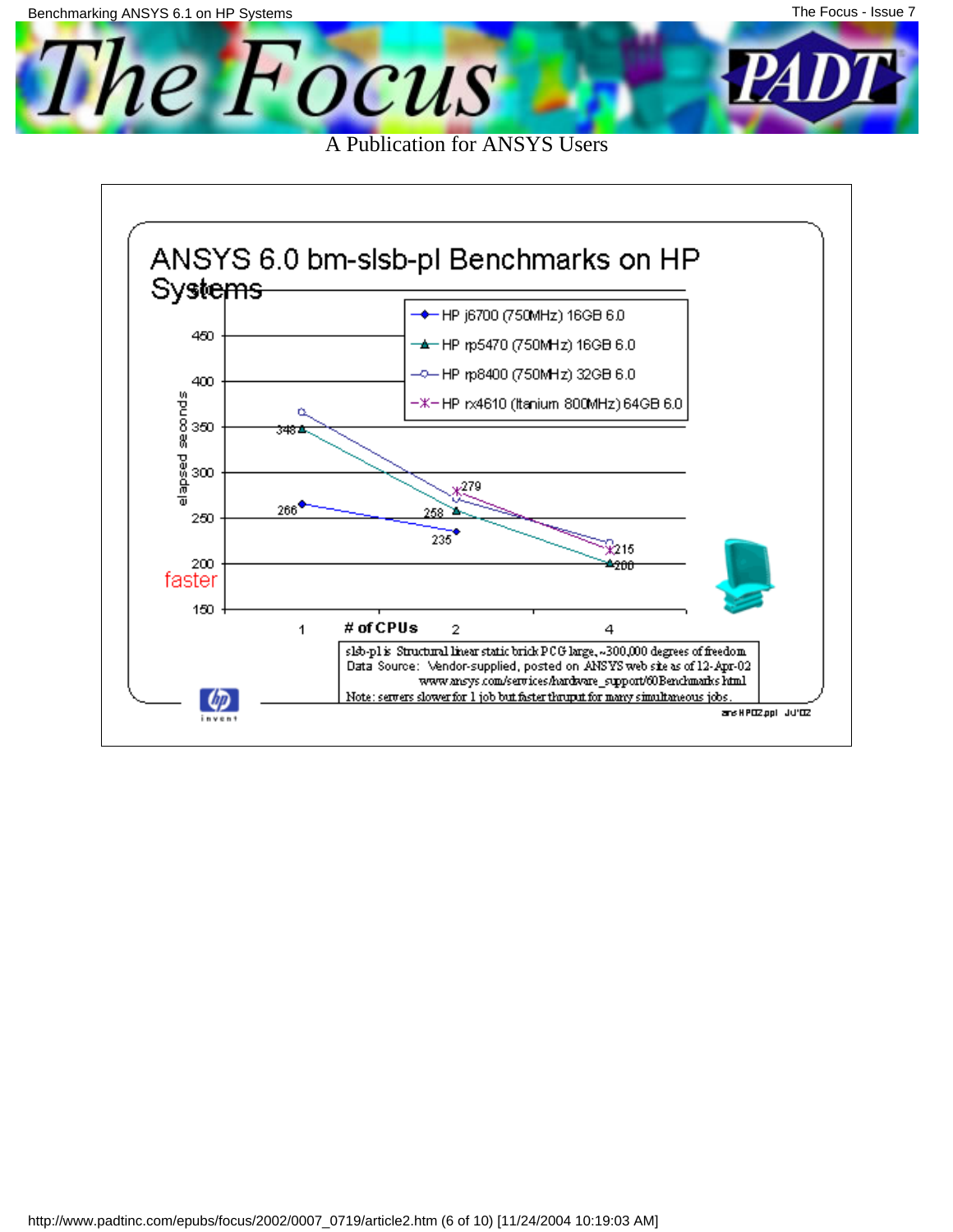l'he Focus A Publication for ANSYS Users

ANSYS 6.0 bm-slsb-pl Benchmark Comparisons 400 **A** HP j6700 (750MHz) 16GB 6.0 + AphaServer ES45 (1GHz) 8GB 6D × -o— SGI Origin3800 (600MHz ) 256GB 6.0. 350 -x-HP rp8400 (750MHz) 32 GB 6.0 HP rx4610 (tanium 800MHz) 64GB 6.0 elapsed seconds<br>elapsed seconds<br>elapsed m ZΘ 266 c Z¥ 215 200  $\bullet$ <sup>179</sup> faster 150  $\mathbf{1}$ 2 4 # of CPUs slsb-pl is Structural linear static brick PCG large, ~300,000 degrees of freedom Data Source: Vendor-supplied, posted on ANSYS web site as of 12-Apr-02 www.ansys.com/services/hardware\_support/60Benchmarks.html Power4 data not plotted **Up** ans H POZ ppl UU'OZ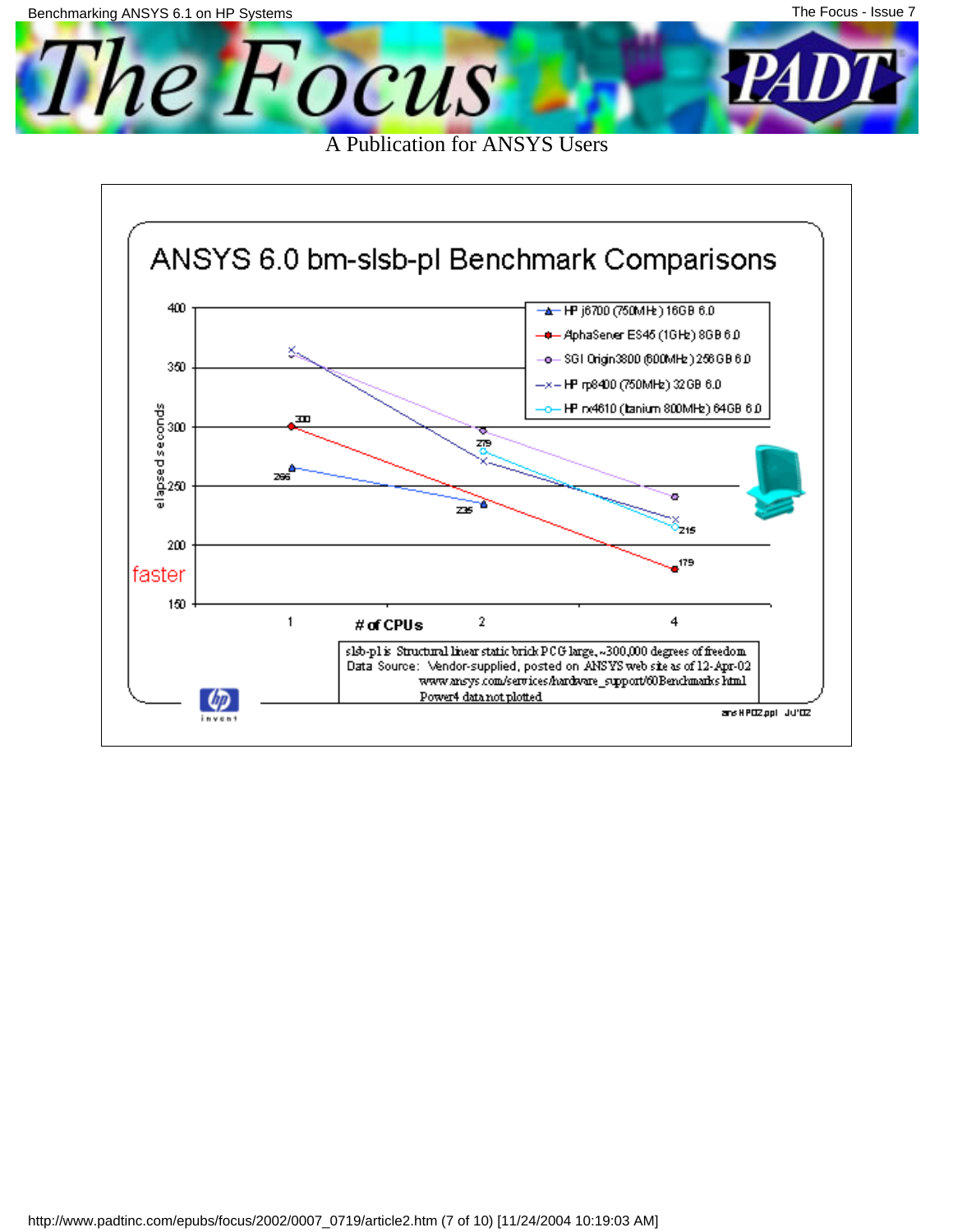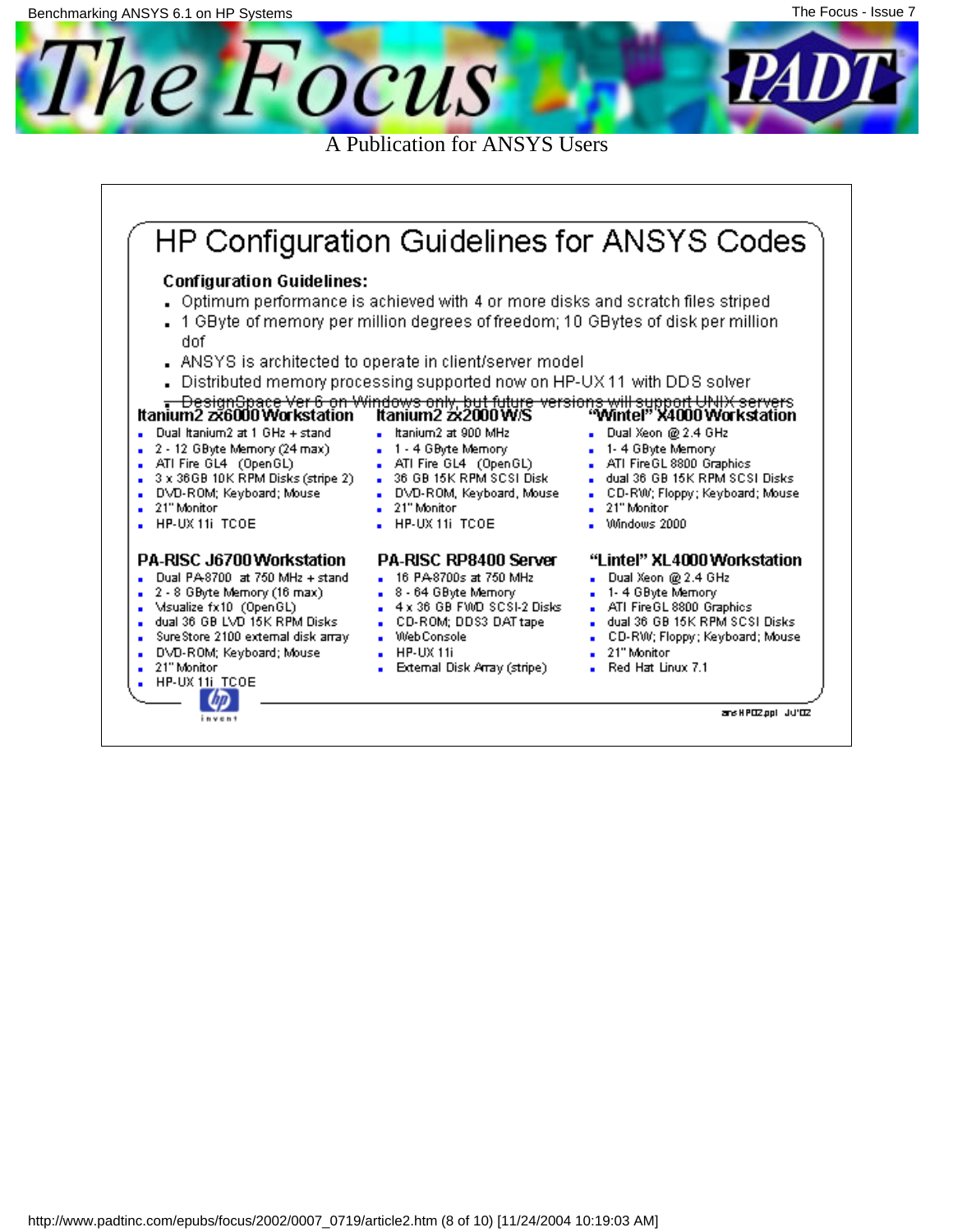The Focus

A Publication for ANSYS Users

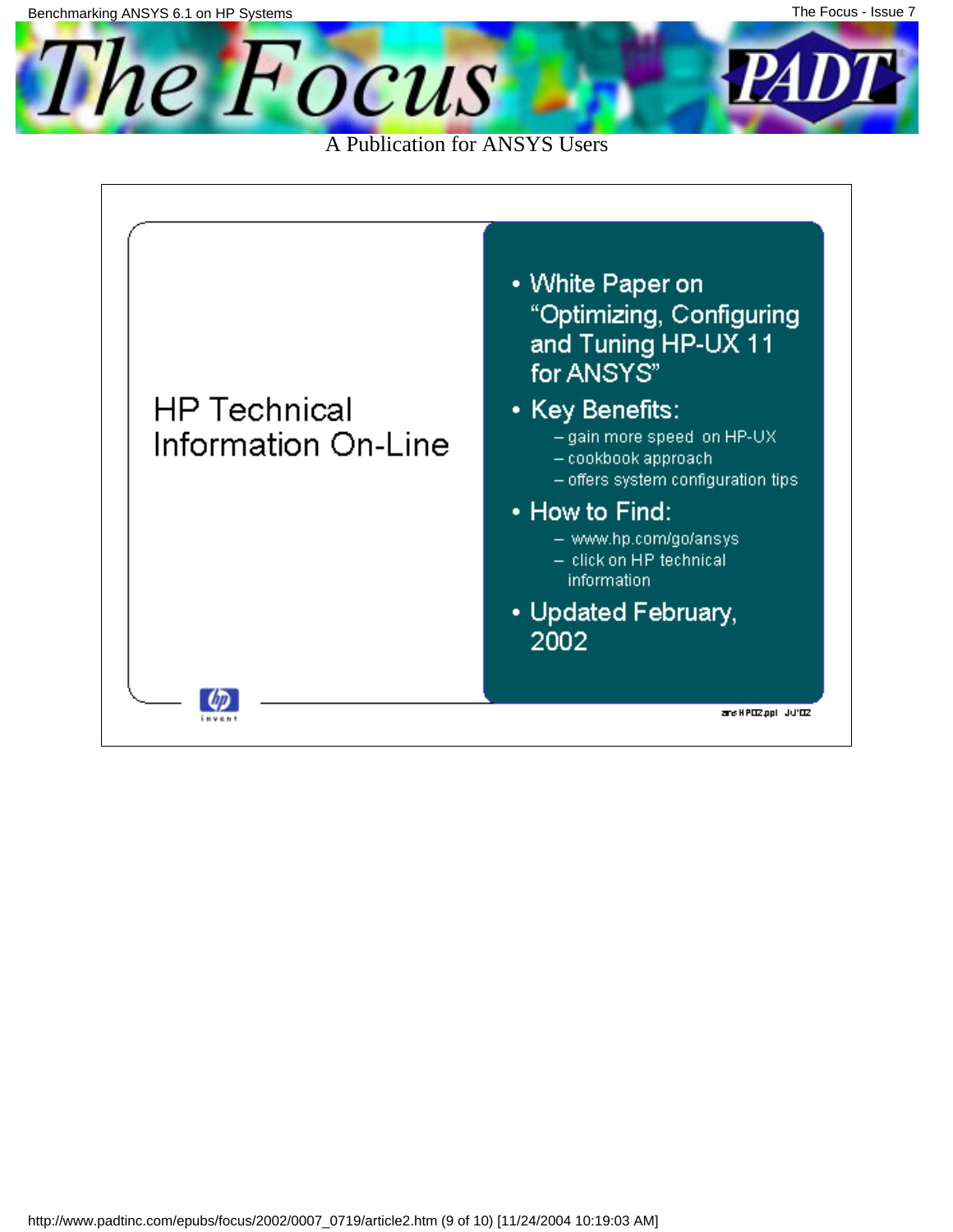

A Publication for ANSYS Users

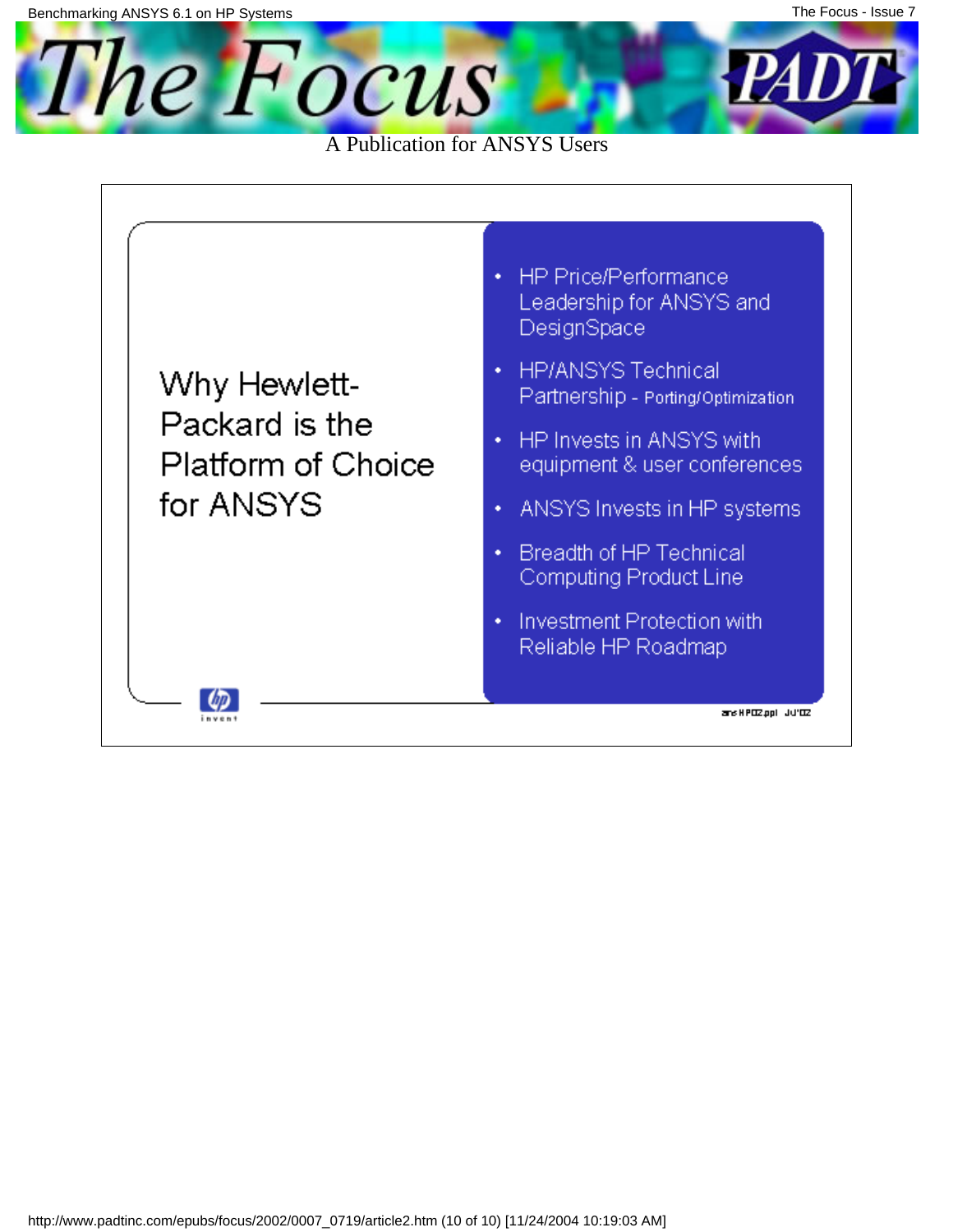<span id="page-18-0"></span>

## **CADfix**

**CADfix** 

### **CADfix 5.0**

- Changes to company
- Changes in ANSYS relationship
- $\bullet$  What s new in 5.0

#### **New Name: TranscenData**

- FEGS in England wrote CADfix
	- $\circ$  Spin-off from their pre/post processor: FEMG
- ITI bought FEGS to get CADfix
- ITI created new company, TranscenData
	- $\circ$  Holding company for their CAD/CAM/CAE products
- Work still being done in England by FEGS guys

#### **New Relationship with ANSYS, Inc.**

- Previously, ANSYS resold CADfix and added their own semi-automatic interface
	- ❍ CADfix for ANSYS
- Now, there is a Batch Healing Tool based on CADfix
	- ❍ ANSYS Geometric Healing Model (ANSYS GHM)
	- ❍ Will be the subject of future article in *The Focus*
- Interactive CADfix must be purchased from TrancsenData in the future
- ANSYS GHM does not support IGES ❍ A CADfix IGES license is required

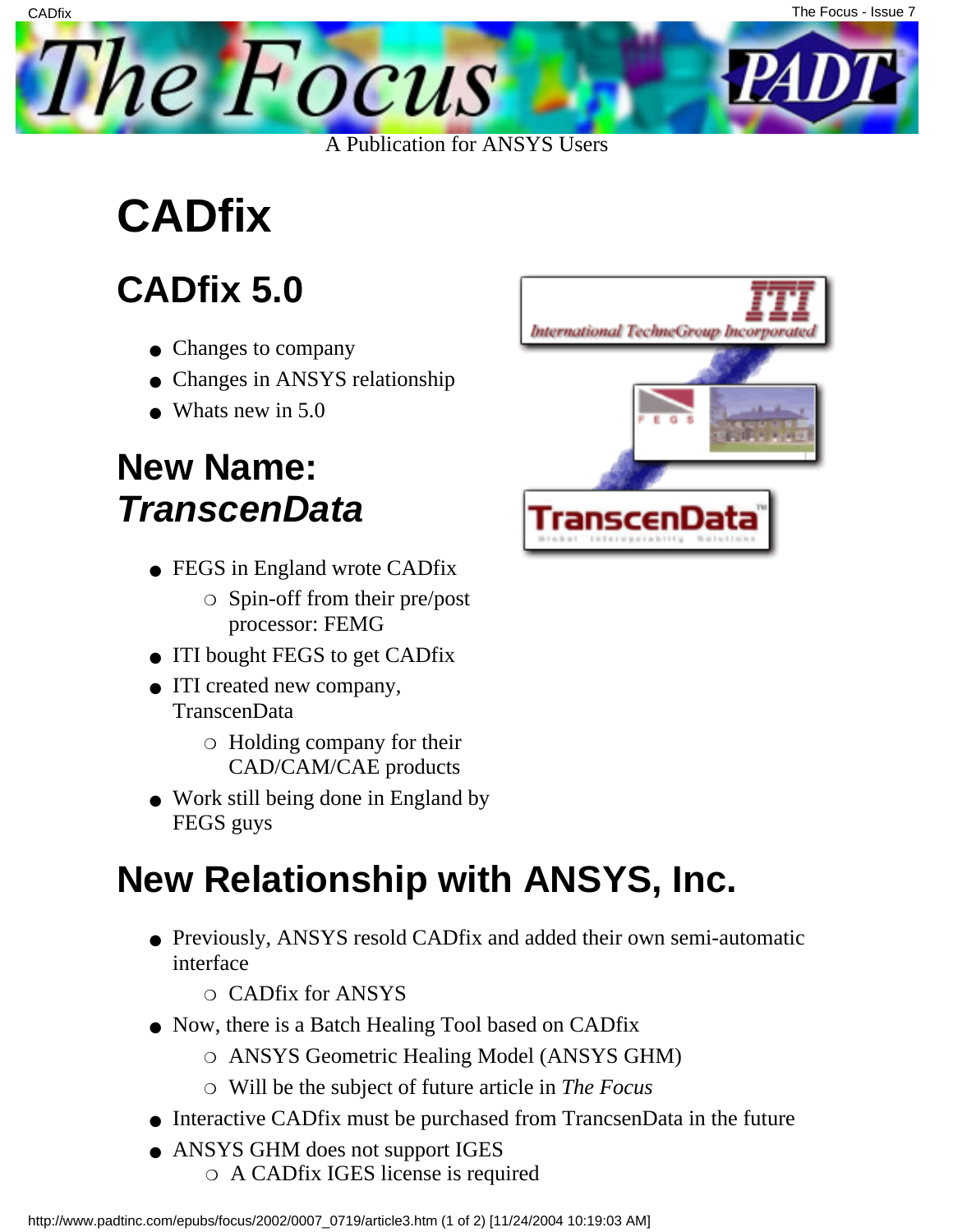

#### **New in 5.0**

**CADfix** 

- Overall 50% improvement in geometry processing speed
	- ❍ Enhancements to underlying NURB libraries
	- ❍ Overhaul of code
	- ❍ More efficient and unified data structure
- Improved direct connection to and from CATIA V4
- Enhancements and updates to readers
	- ❍ VDA-FS, STEP, ACIS, and PARASOLID
- Support for STEP assemblies
- Assembly Manager tool
- Improved feature removal
	- ❍ Automatic hole detection and removal
	- ❍ Automated sliver/hole repair based on user defined criteria
- STL file support improved
	- ❍ Binary out on STL file
	- ❍ More controls on STL output
- Streamlined user interface
- Lots of bug fixes
	- ❍ Handles really bad geometry with fewer crashes
	- ❍ Fixes to graphics
	- ❍ Fixes to GUI
- Company is in transition and attempting to break through
- Future enhancements will be based on large customer demands
- PADT recommends keeping at least one full copy of CADfix